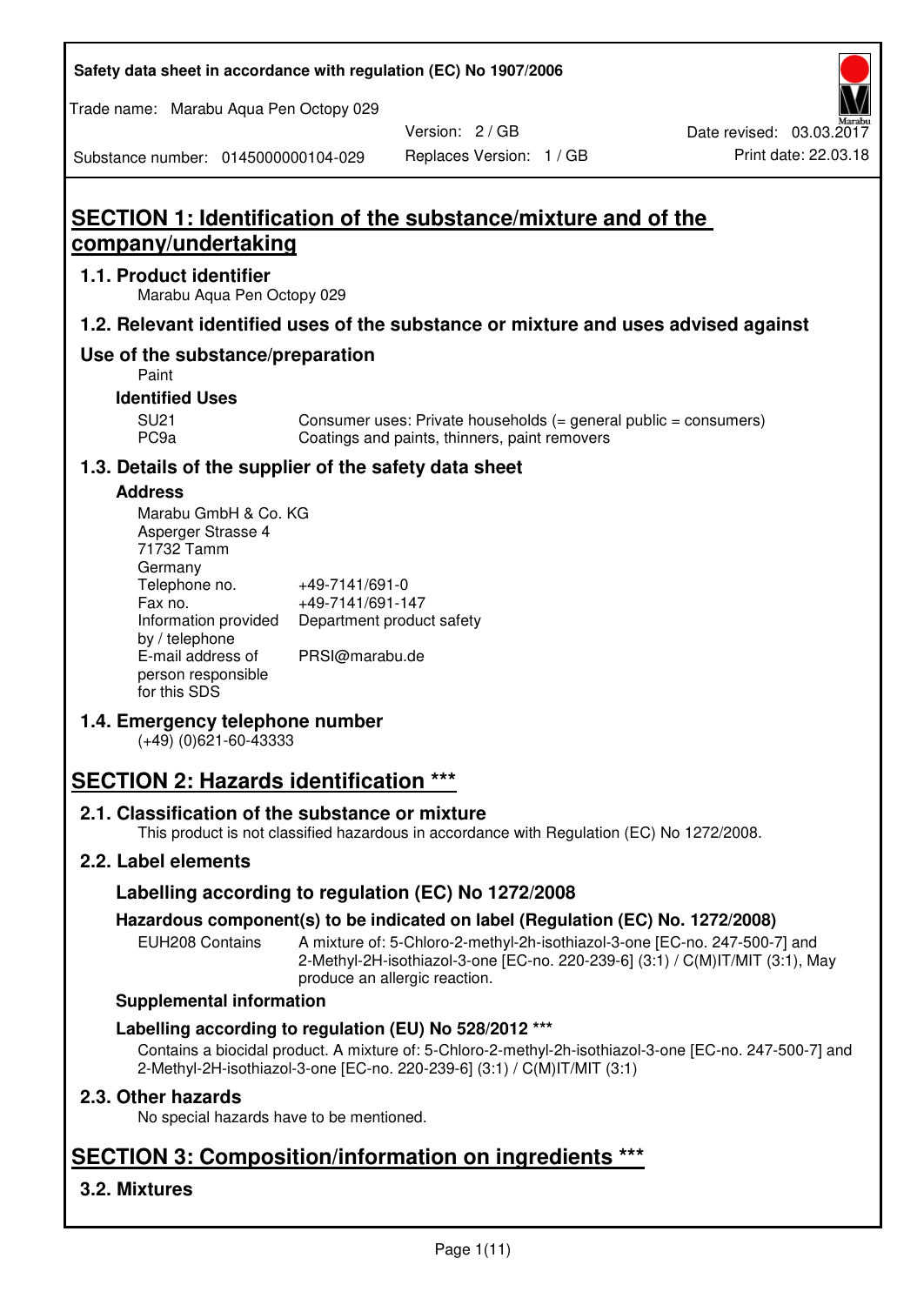| Safety data sheet in accordance with regulation (EC) No 1907/2006                                                                                                 |                                                                                                                       |                              |                                                      |                                                                  |      |                                                  |
|-------------------------------------------------------------------------------------------------------------------------------------------------------------------|-----------------------------------------------------------------------------------------------------------------------|------------------------------|------------------------------------------------------|------------------------------------------------------------------|------|--------------------------------------------------|
| Trade name: Marabu Aqua Pen Octopy 029                                                                                                                            |                                                                                                                       |                              |                                                      |                                                                  |      |                                                  |
| Substance number: 0145000000104-029                                                                                                                               |                                                                                                                       | Version: 2 / GB              |                                                      | Replaces Version: 1 / GB                                         |      | Date revised: 03.03.2017<br>Print date: 22.03.18 |
|                                                                                                                                                                   |                                                                                                                       |                              |                                                      |                                                                  |      |                                                  |
| <b>Chemical characterization</b><br>Paint based on water                                                                                                          |                                                                                                                       |                              |                                                      |                                                                  |      |                                                  |
| <b>Hazardous ingredients</b>                                                                                                                                      |                                                                                                                       |                              |                                                      |                                                                  |      |                                                  |
| <b>Ethanediol</b><br>CAS No.<br>EINECS no.<br>Registration no.<br>Concentration                                                                                   | $107 - 21 - 1$<br>203-473-3<br>01-2119456816-28<br>$>=$                                                               | 1                            | $\lt$ $\sim$                                         | 10                                                               | $\%$ |                                                  |
| Classification (Regulation (EC) No. 1272/2008)                                                                                                                    | Acute Tox. 4<br>STOT RE 2                                                                                             |                              | H302<br>H373                                         |                                                                  |      |                                                  |
| <b>Bronopol (INN)</b><br>CAS No.<br>EINECS no.<br>Concentration                                                                                                   | $52 - 51 - 7$<br>200-143-0<br>$>=$                                                                                    | 0,01                         | $\lt$ $\sim$                                         | 0,1                                                              | $\%$ |                                                  |
| Classification (Regulation (EC) No. 1272/2008)                                                                                                                    |                                                                                                                       |                              |                                                      |                                                                  |      |                                                  |
|                                                                                                                                                                   | Eye Dam. 1<br>Skin Irrit. 2<br>STOT SE3<br>Acute Tox. 4<br>Acute Tox. 4<br>Aquatic Acute 1<br>Aquatic Chronic 1       |                              | H318<br>H315<br>H335<br>H302<br>H312<br>H400<br>H410 |                                                                  |      |                                                  |
| Concentration limits (Regulation (EC) No. 1272/2008)                                                                                                              | Aquatic Acute 1<br>Aquatic Chronic $H410$ M = 1                                                                       | H400                         | $M = 10$                                             |                                                                  |      |                                                  |
| A mixture of: 5-Chloro-2-methyl-2h-isothiazol-3-one [EC-no. 247-500-7] and<br>2-Methyl-2H-isothiazol-3-one [EC-no. 220-239-6] (3:1) / C(M)IT/MIT (3:1)<br>CAS No. | 55965-84-9                                                                                                            |                              |                                                      |                                                                  |      |                                                  |
| Concentration                                                                                                                                                     |                                                                                                                       |                              | $\,<\,$                                              | 0,0015                                                           | $\%$ |                                                  |
| Classification (Regulation (EC) No. 1272/2008)                                                                                                                    | Acute Tox. 3<br>Aquatic Chronic 1<br>Aquatic Acute 1<br>Skin Sens. 1<br>Skin Corr. 1B<br>Acute Tox. 3<br>Acute Tox. 3 |                              | H331<br>H410<br>H400<br>H317<br>H314<br>H311<br>H301 |                                                                  |      |                                                  |
| Concentration limits (Regulation (EC) No. 1272/2008)                                                                                                              |                                                                                                                       |                              |                                                      |                                                                  |      |                                                  |
|                                                                                                                                                                   | Skin Corr. 1B<br>Eye Irrit. 2<br>Skin Irrit. 2<br>Skin Sens. 1                                                        | H314<br>H319<br>H315<br>H317 | $>= 0,6$                                             | $\epsilon = 0.06 < 0.6$<br>$\epsilon = 0.06 < 0.6$<br>$= 0,0015$ |      |                                                  |
| <b>Further ingredients ***</b>                                                                                                                                    |                                                                                                                       |                              |                                                      |                                                                  |      |                                                  |
| Glycerol<br>CAS No.<br>EINECS no.<br>Concentration                                                                                                                | $56 - 81 - 5$<br>200-289-5<br>$>=$                                                                                    | 10 <sup>°</sup>              | $\,<\,$                                              | 25                                                               | $\%$ | $[3]$                                            |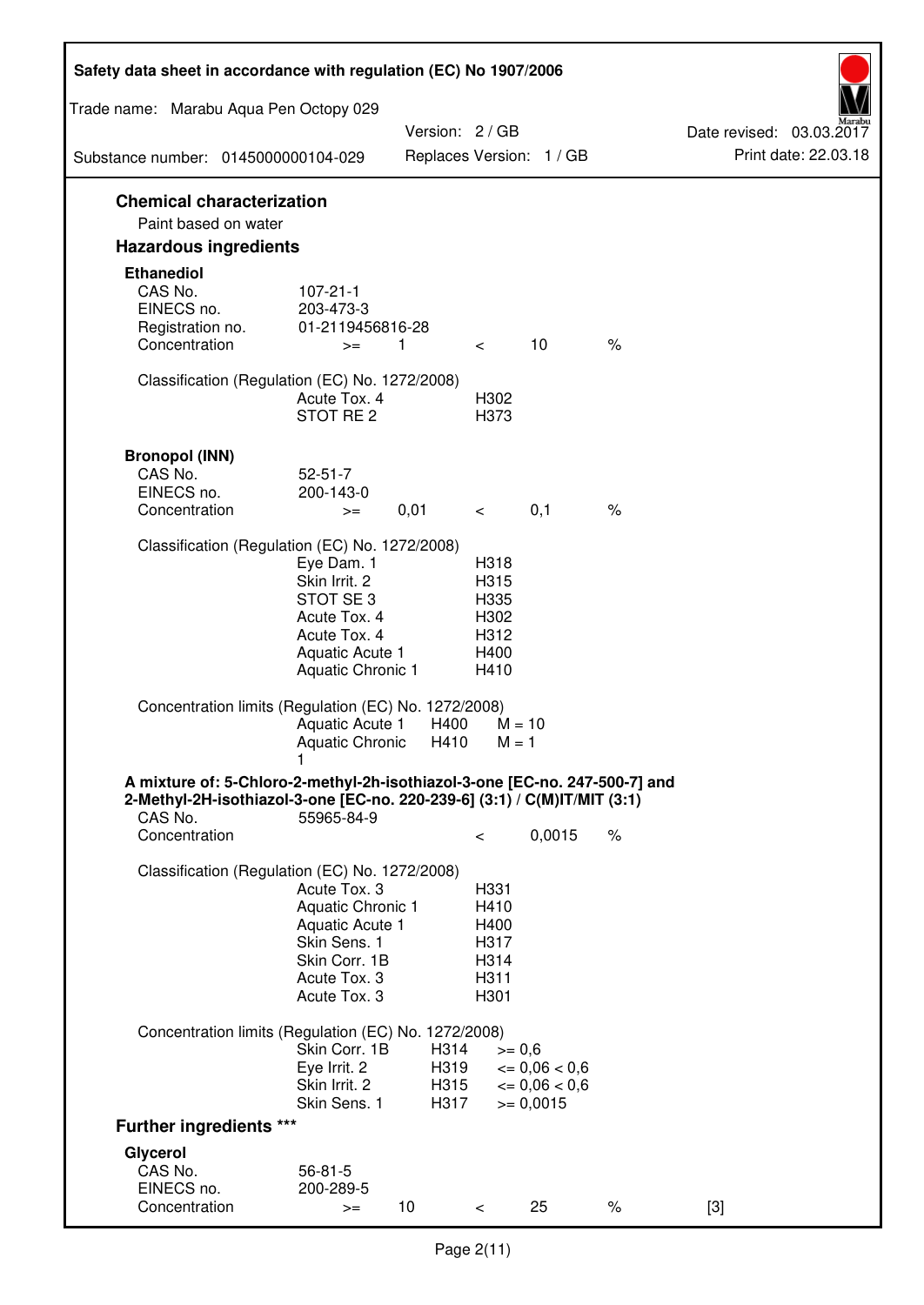| Safety data sheet in accordance with regulation (EC) No 1907/2006                                                                                                                  |                                           |                                                  |
|------------------------------------------------------------------------------------------------------------------------------------------------------------------------------------|-------------------------------------------|--------------------------------------------------|
| Trade name: Marabu Aqua Pen Octopy 029                                                                                                                                             |                                           |                                                  |
| Substance number: 0145000000104-029                                                                                                                                                | Version: 2/GB<br>Replaces Version: 1 / GB | Date revised: 03.03.2017<br>Print date: 22.03.18 |
|                                                                                                                                                                                    |                                           |                                                  |
|                                                                                                                                                                                    |                                           |                                                  |
|                                                                                                                                                                                    |                                           |                                                  |
| [3] Substance with occupational exposure limits                                                                                                                                    |                                           |                                                  |
| <b>SECTION 4: First aid measures</b>                                                                                                                                               |                                           |                                                  |
| 4.1. Description of first aid measures                                                                                                                                             |                                           |                                                  |
| After skin contact                                                                                                                                                                 |                                           |                                                  |
| Wash with plenty of water and soap. Do NOT use solvents or thinners.<br>After eye contact                                                                                          |                                           |                                                  |
| Separate eyelids, wash the eyes thoroughly with water (15 min.). In case of irritation consult an oculist.                                                                         |                                           |                                                  |
| <b>After ingestion</b><br>Rinse mouth thoroughly with water. If larger amounts are swallowed or in the event of symptoms take                                                      |                                           |                                                  |
| medical treatment.                                                                                                                                                                 |                                           |                                                  |
| 4.2. Most important symptoms and effects, both acute and delayed<br>Until now no symptoms known so far.                                                                            |                                           |                                                  |
| 4.3. Indication of any immediate medical attention and special treatment needed                                                                                                    |                                           |                                                  |
| Hints for the physician / treatment<br>Treat symptomatically                                                                                                                       |                                           |                                                  |
| <b>SECTION 5: Firefighting measures</b>                                                                                                                                            |                                           |                                                  |
| 5.1. Extinguishing media                                                                                                                                                           |                                           |                                                  |
| Suitable extinguishing media<br>Carbon dioxide, Foam, Sand, Water                                                                                                                  |                                           |                                                  |
| 5.2. Special hazards arising from the substance or mixture<br>In the event of fire the following can be released: Carbon monoxide (CO); Carbon dioxide (CO2); dense<br>black smoke |                                           |                                                  |
| 5.3. Advice for firefighters                                                                                                                                                       |                                           |                                                  |
| <b>Other information</b><br>Collect contaminated fire-fighting water separately, must not be discharged into the drains.                                                           |                                           |                                                  |
| <b>SECTION 6: Accidental release measures</b>                                                                                                                                      |                                           |                                                  |
| 6.1. Personal precautions, protective equipment and emergency procedures<br>No particular measures required.                                                                       |                                           |                                                  |
| 6.2. Environmental precautions<br>No particular measures required.                                                                                                                 |                                           |                                                  |
|                                                                                                                                                                                    |                                           |                                                  |

**6.3. Methods and material for containment and cleaning up**  Clean preferably with a detergent - avoid use of solvents.

# **6.4. Reference to other sections**

Information regarding Safe handling, see Section 7. Information regarding personal protective measures, see Section 8. Information regarding waste disposal, see Section 13.

# **SECTION 7: Handling and storage**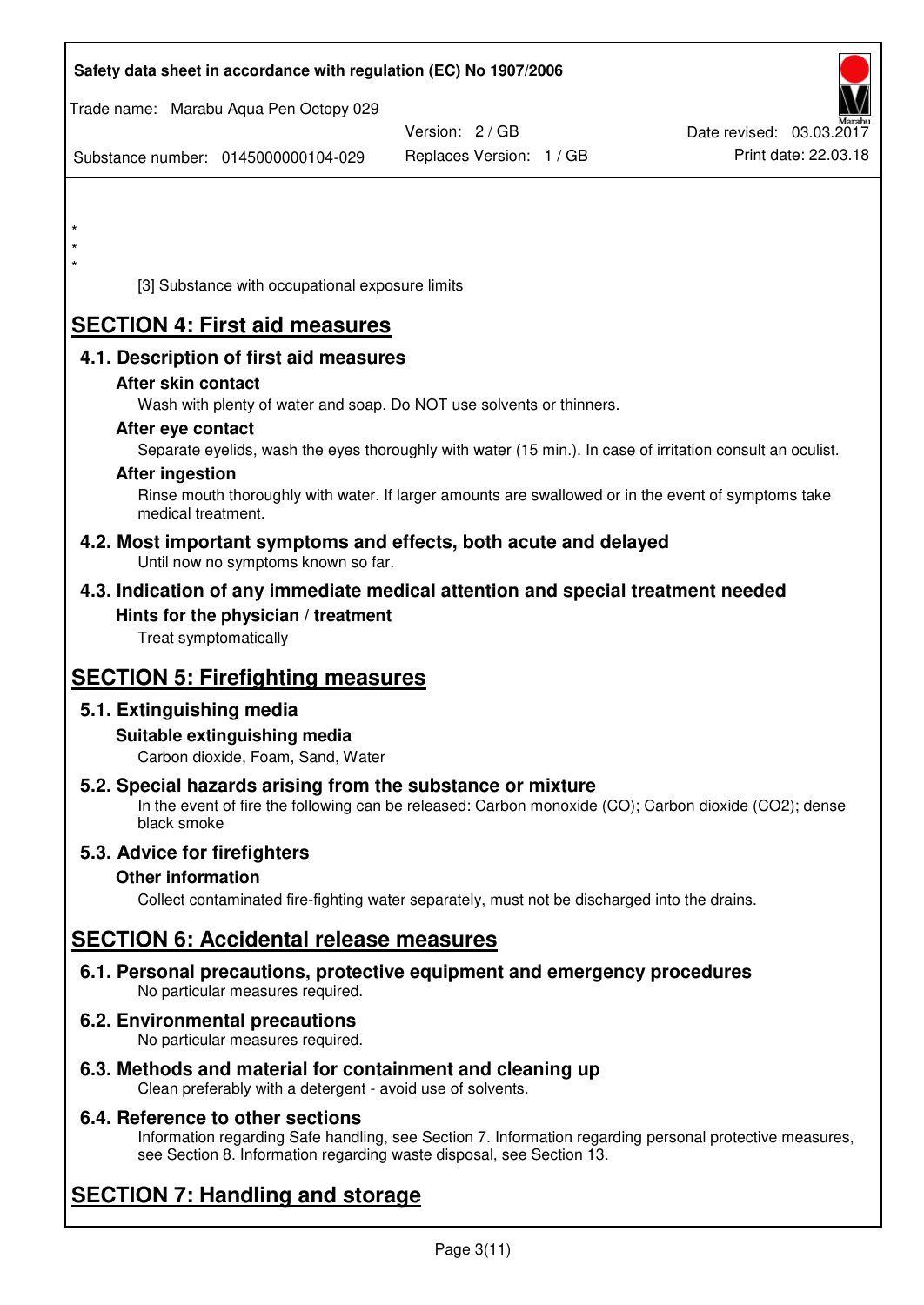| Safety data sheet in accordance with regulation (EC) No 1907/2006                                                                                                             |                                                                                                                                                                                                            |                                                  |
|-------------------------------------------------------------------------------------------------------------------------------------------------------------------------------|------------------------------------------------------------------------------------------------------------------------------------------------------------------------------------------------------------|--------------------------------------------------|
| Trade name: Marabu Aqua Pen Octopy 029                                                                                                                                        |                                                                                                                                                                                                            |                                                  |
|                                                                                                                                                                               | Version: 2/GB                                                                                                                                                                                              | Date revised: 03.03.2017<br>Print date: 22.03.18 |
| Substance number: 0145000000104-029                                                                                                                                           | Replaces Version: 1 / GB                                                                                                                                                                                   |                                                  |
| 7.1. Precautions for safe handling<br><b>Advice on safe handling</b><br>Advice on protection against fire and explosion<br>No special measures required.<br>Temperature class | Avoid skin and eye contact. Smoking, eating and drinking shall be prohibited in application area.<br>Classification of fires / temperature class / Ignition group / Dust explosion class<br>T <sub>2</sub> |                                                  |
| 7.2. Conditions for safe storage, including any incompatibilities                                                                                                             |                                                                                                                                                                                                            |                                                  |
| Requirements for storage rooms and vessels<br>Store in frostfree conditions.                                                                                                  |                                                                                                                                                                                                            |                                                  |
| Storage class according to TRGS 510                                                                                                                                           |                                                                                                                                                                                                            |                                                  |
| Storage class according to<br><b>TRGS 510</b>                                                                                                                                 | 12<br>Non-combustible liquids                                                                                                                                                                              |                                                  |
| 7.3. Specific end use(s)<br>Paint                                                                                                                                             |                                                                                                                                                                                                            |                                                  |
| <b>SECTION 8: Exposure controls/personal protection</b>                                                                                                                       |                                                                                                                                                                                                            |                                                  |
| 8.1. Control parameters                                                                                                                                                       |                                                                                                                                                                                                            |                                                  |
| <b>Exposure limit values</b>                                                                                                                                                  |                                                                                                                                                                                                            |                                                  |
| <b>Ethanediol</b><br>List                                                                                                                                                     | EH40                                                                                                                                                                                                       |                                                  |
| <b>Type</b>                                                                                                                                                                   | <b>WEL</b>                                                                                                                                                                                                 |                                                  |
| Value<br>Skin resorption / sensibilisation: Sk;                                                                                                                               | 10<br>mg/m <sup>3</sup><br><b>Status: 2011</b>                                                                                                                                                             |                                                  |
| Glycerol                                                                                                                                                                      |                                                                                                                                                                                                            |                                                  |
| List                                                                                                                                                                          | EH40                                                                                                                                                                                                       |                                                  |
| <b>Type</b><br>Value                                                                                                                                                          | <b>WEL</b><br>10<br>mg/m <sup>3</sup>                                                                                                                                                                      |                                                  |
| <b>Status: 2011</b>                                                                                                                                                           |                                                                                                                                                                                                            |                                                  |
| <b>Other information</b>                                                                                                                                                      |                                                                                                                                                                                                            |                                                  |
| There are not known any further control parameters.                                                                                                                           |                                                                                                                                                                                                            |                                                  |
| <b>Derived No/Minimal Effect Levels (DNEL/DMEL)</b>                                                                                                                           |                                                                                                                                                                                                            |                                                  |
| <b>Ethanediol</b><br>Type of value                                                                                                                                            | Derived No Effect Level (DNEL)                                                                                                                                                                             |                                                  |
| Reference group                                                                                                                                                               | Worker                                                                                                                                                                                                     |                                                  |
| Duration of exposure<br>Route of exposure                                                                                                                                     | Long term<br>inhalative                                                                                                                                                                                    |                                                  |
| Mode of action                                                                                                                                                                | Local effects                                                                                                                                                                                              |                                                  |
| Concentration                                                                                                                                                                 | 35                                                                                                                                                                                                         | mg/m <sup>3</sup>                                |
| Type of value                                                                                                                                                                 | Derived No Effect Level (DNEL)                                                                                                                                                                             |                                                  |
| Reference group                                                                                                                                                               | Worker                                                                                                                                                                                                     |                                                  |
| Duration of exposure<br>Route of exposure                                                                                                                                     | Long term<br>dermal                                                                                                                                                                                        |                                                  |
| Mode of action                                                                                                                                                                | Systemic effects                                                                                                                                                                                           |                                                  |
| Concentration                                                                                                                                                                 | 106                                                                                                                                                                                                        | mg/kg                                            |
| Type of value<br>Reference group                                                                                                                                              | Derived No Effect Level (DNEL)<br>Consumer                                                                                                                                                                 |                                                  |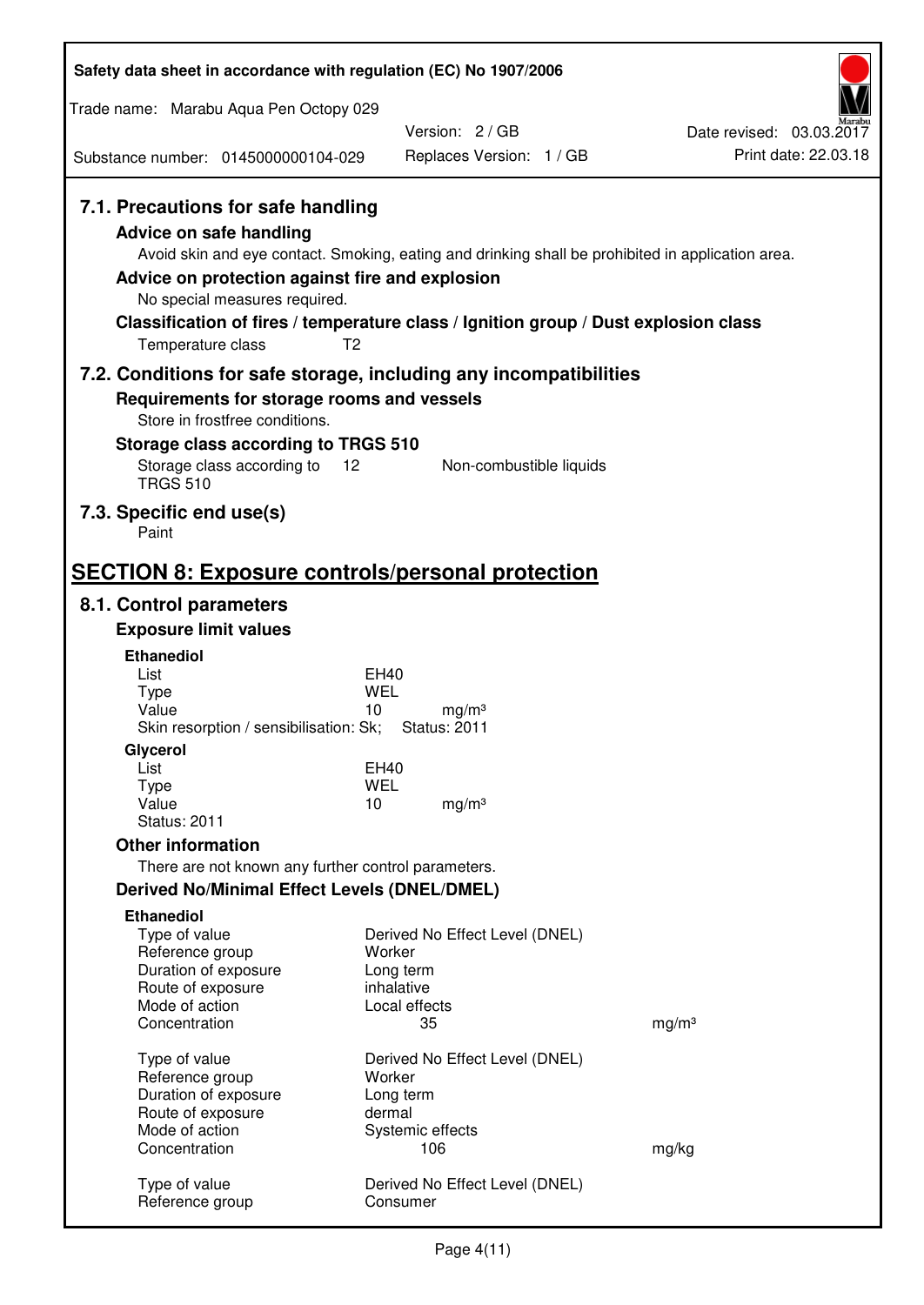| Safety data sheet in accordance with regulation (EC) No 1907/2006 |                                                                                                       |                          |  |  |  |
|-------------------------------------------------------------------|-------------------------------------------------------------------------------------------------------|--------------------------|--|--|--|
| Trade name: Marabu Aqua Pen Octopy 029                            | Version: 2 / GB                                                                                       | Date revised: 03.03.2017 |  |  |  |
| Substance number: 0145000000104-029                               | Replaces Version: 1 / GB                                                                              | Print date: 22.03.18     |  |  |  |
| Duration of exposure                                              | Long term                                                                                             |                          |  |  |  |
| Route of exposure<br>Mode of action                               | inhalative<br>Local effects                                                                           |                          |  |  |  |
| Concentration                                                     | 7                                                                                                     | mg/m <sup>3</sup>        |  |  |  |
|                                                                   |                                                                                                       |                          |  |  |  |
| Type of value                                                     | Derived No Effect Level (DNEL)                                                                        |                          |  |  |  |
| Reference group                                                   | Consumer                                                                                              |                          |  |  |  |
| Duration of exposure<br>Route of exposure                         | Long term<br>dermal                                                                                   |                          |  |  |  |
| Mode of action                                                    | Systemic effects                                                                                      |                          |  |  |  |
| Concentration                                                     | 53                                                                                                    | mg/kg                    |  |  |  |
|                                                                   |                                                                                                       |                          |  |  |  |
| <b>Predicted No Effect Concentration (PNEC)</b>                   |                                                                                                       |                          |  |  |  |
| <b>Ethanediol</b>                                                 |                                                                                                       |                          |  |  |  |
| Type of value                                                     | <b>PNEC</b>                                                                                           |                          |  |  |  |
| <b>Type</b><br>Concentration                                      | Freshwater<br>10                                                                                      |                          |  |  |  |
|                                                                   |                                                                                                       | mg/l                     |  |  |  |
| Type of value                                                     | <b>PNEC</b>                                                                                           |                          |  |  |  |
| <b>Type</b>                                                       | Saltwater                                                                                             |                          |  |  |  |
| Concentration                                                     | 1                                                                                                     | mg/l                     |  |  |  |
| Type of value                                                     | <b>PNEC</b>                                                                                           |                          |  |  |  |
| <b>Type</b>                                                       | Water (intermittent release)                                                                          |                          |  |  |  |
| Concentration                                                     | 10                                                                                                    | mg/l                     |  |  |  |
| Type of value                                                     | <b>PNEC</b>                                                                                           |                          |  |  |  |
| <b>Type</b>                                                       | Sewage treatment plant (STP)                                                                          |                          |  |  |  |
| Concentration                                                     | 199,5                                                                                                 | mg/l                     |  |  |  |
| Type of value                                                     | <b>PNEC</b>                                                                                           |                          |  |  |  |
| Type                                                              | Freshwater sediment                                                                                   |                          |  |  |  |
| Concentration                                                     | 37                                                                                                    | mg/kg                    |  |  |  |
|                                                                   | <b>PNEC</b>                                                                                           |                          |  |  |  |
| Type of value<br><b>Type</b>                                      | Marine sediment                                                                                       |                          |  |  |  |
| Concentration                                                     | 3,7                                                                                                   | mg/kg                    |  |  |  |
|                                                                   |                                                                                                       |                          |  |  |  |
| Type of value<br><b>Type</b>                                      | <b>PNEC</b><br>Soil                                                                                   |                          |  |  |  |
| Concentration                                                     | 1,53                                                                                                  | mg/kg                    |  |  |  |
|                                                                   |                                                                                                       |                          |  |  |  |
| 8.2. Exposure controls                                            |                                                                                                       |                          |  |  |  |
| <b>Exposure controls</b>                                          |                                                                                                       |                          |  |  |  |
| Provide adequate ventilation.                                     |                                                                                                       |                          |  |  |  |
| <b>Respiratory protection</b>                                     |                                                                                                       |                          |  |  |  |
| Not necessary.                                                    |                                                                                                       |                          |  |  |  |
| <b>Hand protection</b>                                            |                                                                                                       |                          |  |  |  |
| Not necessary.                                                    |                                                                                                       |                          |  |  |  |
| In case of intensive contact wear protective gloves.              |                                                                                                       |                          |  |  |  |
| individual or combination of chemicals.                           | There is no one glove material or combination of materials that will give unlimited resistance to any |                          |  |  |  |
|                                                                   | For prolonged or repeated handling nitrile rubber gloves with textile undergloves are required.       |                          |  |  |  |
| Material thickness<br>>                                           | 0,5<br>mm                                                                                             |                          |  |  |  |
| Breakthrough time<br><                                            | 30<br>min                                                                                             |                          |  |  |  |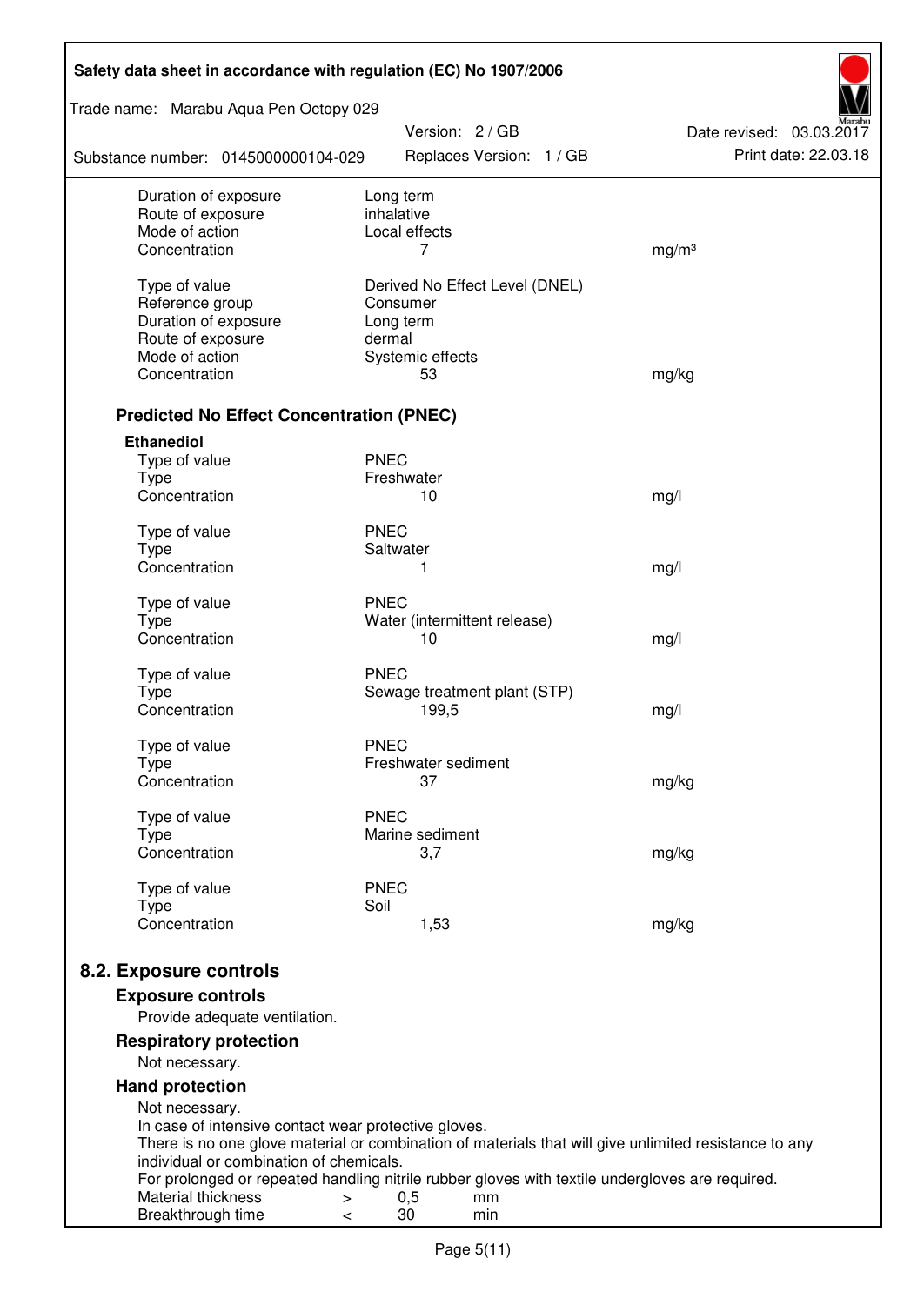| Safety data sheet in accordance with regulation (EC) No 1907/2006                                                                                                                                                                                                                                                                                            |                                       |                          |                                                                                                                                                                                                                                                                                                                    |
|--------------------------------------------------------------------------------------------------------------------------------------------------------------------------------------------------------------------------------------------------------------------------------------------------------------------------------------------------------------|---------------------------------------|--------------------------|--------------------------------------------------------------------------------------------------------------------------------------------------------------------------------------------------------------------------------------------------------------------------------------------------------------------|
| Trade name: Marabu Aqua Pen Octopy 029                                                                                                                                                                                                                                                                                                                       |                                       |                          |                                                                                                                                                                                                                                                                                                                    |
|                                                                                                                                                                                                                                                                                                                                                              | Version: 2/GB                         |                          | Date revised: 03.03.2017                                                                                                                                                                                                                                                                                           |
| Substance number: 0145000000104-029                                                                                                                                                                                                                                                                                                                          |                                       | Replaces Version: 1 / GB | Print date: 22.03.18                                                                                                                                                                                                                                                                                               |
| The breakthrough time must be greater than the end use time of the product.<br>replacement must be followed.<br>Gloves should be replaced regularly and if there is any sign of damage to the glove material.<br>Always ensure that gloves are free from defects and that they are stored and used correctly.<br>maintenance.<br>once exposure has occurred. |                                       |                          | The instructions and information provided by the glove manufacturer on use, storage, maintenance and<br>The performance or effectiveness of the glove may be reduced by physical/ chemical damage and poor<br>Barrier creams may help to protect the exposed areas of the skin, they should however not be applied |
| Eye protection                                                                                                                                                                                                                                                                                                                                               |                                       |                          |                                                                                                                                                                                                                                                                                                                    |
| Not necessary.                                                                                                                                                                                                                                                                                                                                               |                                       |                          |                                                                                                                                                                                                                                                                                                                    |
| <b>Body protection</b>                                                                                                                                                                                                                                                                                                                                       |                                       |                          |                                                                                                                                                                                                                                                                                                                    |
| Not applicable.                                                                                                                                                                                                                                                                                                                                              |                                       |                          |                                                                                                                                                                                                                                                                                                                    |
|                                                                                                                                                                                                                                                                                                                                                              |                                       |                          |                                                                                                                                                                                                                                                                                                                    |
| <b>SECTION 9: Physical and chemical properties</b>                                                                                                                                                                                                                                                                                                           |                                       |                          |                                                                                                                                                                                                                                                                                                                    |
| 9.1. Information on basic physical and chemical properties                                                                                                                                                                                                                                                                                                   |                                       |                          |                                                                                                                                                                                                                                                                                                                    |
| Form                                                                                                                                                                                                                                                                                                                                                         | liquid                                |                          |                                                                                                                                                                                                                                                                                                                    |
| <b>Colour</b>                                                                                                                                                                                                                                                                                                                                                | coloured<br>odourless                 |                          |                                                                                                                                                                                                                                                                                                                    |
| <b>Odour</b>                                                                                                                                                                                                                                                                                                                                                 |                                       |                          |                                                                                                                                                                                                                                                                                                                    |
| <b>Odour threshold</b>                                                                                                                                                                                                                                                                                                                                       |                                       |                          |                                                                                                                                                                                                                                                                                                                    |
| Remarks                                                                                                                                                                                                                                                                                                                                                      | No data available                     |                          |                                                                                                                                                                                                                                                                                                                    |
| <b>Melting point</b>                                                                                                                                                                                                                                                                                                                                         |                                       |                          |                                                                                                                                                                                                                                                                                                                    |
| Remarks                                                                                                                                                                                                                                                                                                                                                      | not determined                        |                          |                                                                                                                                                                                                                                                                                                                    |
| <b>Freezing point</b>                                                                                                                                                                                                                                                                                                                                        |                                       |                          |                                                                                                                                                                                                                                                                                                                    |
| Remarks                                                                                                                                                                                                                                                                                                                                                      | not determined                        |                          |                                                                                                                                                                                                                                                                                                                    |
| Initial boiling point and boiling range                                                                                                                                                                                                                                                                                                                      |                                       |                          |                                                                                                                                                                                                                                                                                                                    |
| Value                                                                                                                                                                                                                                                                                                                                                        | appr. 100                             |                          | $\rm ^{\circ}C$                                                                                                                                                                                                                                                                                                    |
| Pressure<br>Source                                                                                                                                                                                                                                                                                                                                           | 1.013<br>Literature value             | hPa                      |                                                                                                                                                                                                                                                                                                                    |
| <b>Flash point</b>                                                                                                                                                                                                                                                                                                                                           |                                       |                          |                                                                                                                                                                                                                                                                                                                    |
| Remarks                                                                                                                                                                                                                                                                                                                                                      | Not applicable                        |                          |                                                                                                                                                                                                                                                                                                                    |
| Evaporation rate (ether $= 1$ ) :                                                                                                                                                                                                                                                                                                                            |                                       |                          |                                                                                                                                                                                                                                                                                                                    |
| Remarks                                                                                                                                                                                                                                                                                                                                                      | not determined                        |                          |                                                                                                                                                                                                                                                                                                                    |
| Flammability (solid, gas)                                                                                                                                                                                                                                                                                                                                    |                                       |                          |                                                                                                                                                                                                                                                                                                                    |
| Not applicable                                                                                                                                                                                                                                                                                                                                               |                                       |                          |                                                                                                                                                                                                                                                                                                                    |
| Upper/lower flammability or explosive limits                                                                                                                                                                                                                                                                                                                 |                                       |                          |                                                                                                                                                                                                                                                                                                                    |
| Lower explosion limit                                                                                                                                                                                                                                                                                                                                        | 3,2<br>appr.                          |                          | $%$ (V)                                                                                                                                                                                                                                                                                                            |
| Upper explosion limit                                                                                                                                                                                                                                                                                                                                        | 53<br>appr.                           |                          | $%$ (V)                                                                                                                                                                                                                                                                                                            |
| Source                                                                                                                                                                                                                                                                                                                                                       | Literature value                      |                          |                                                                                                                                                                                                                                                                                                                    |
| Vapour pressure                                                                                                                                                                                                                                                                                                                                              |                                       |                          |                                                                                                                                                                                                                                                                                                                    |
| Value                                                                                                                                                                                                                                                                                                                                                        | 23<br>appr.                           |                          | hPa                                                                                                                                                                                                                                                                                                                |
| Temperature<br>Method                                                                                                                                                                                                                                                                                                                                        | 20<br>Value taken from the literature | °C                       |                                                                                                                                                                                                                                                                                                                    |
| <b>Vapour density</b>                                                                                                                                                                                                                                                                                                                                        |                                       |                          |                                                                                                                                                                                                                                                                                                                    |
| Remarks                                                                                                                                                                                                                                                                                                                                                      | not determined                        |                          |                                                                                                                                                                                                                                                                                                                    |
| <b>Density</b>                                                                                                                                                                                                                                                                                                                                               |                                       |                          |                                                                                                                                                                                                                                                                                                                    |
| Remarks                                                                                                                                                                                                                                                                                                                                                      | not determined                        |                          |                                                                                                                                                                                                                                                                                                                    |
| Solubility in water                                                                                                                                                                                                                                                                                                                                          |                                       |                          |                                                                                                                                                                                                                                                                                                                    |
| Remarks                                                                                                                                                                                                                                                                                                                                                      | miscible                              |                          |                                                                                                                                                                                                                                                                                                                    |
|                                                                                                                                                                                                                                                                                                                                                              |                                       |                          |                                                                                                                                                                                                                                                                                                                    |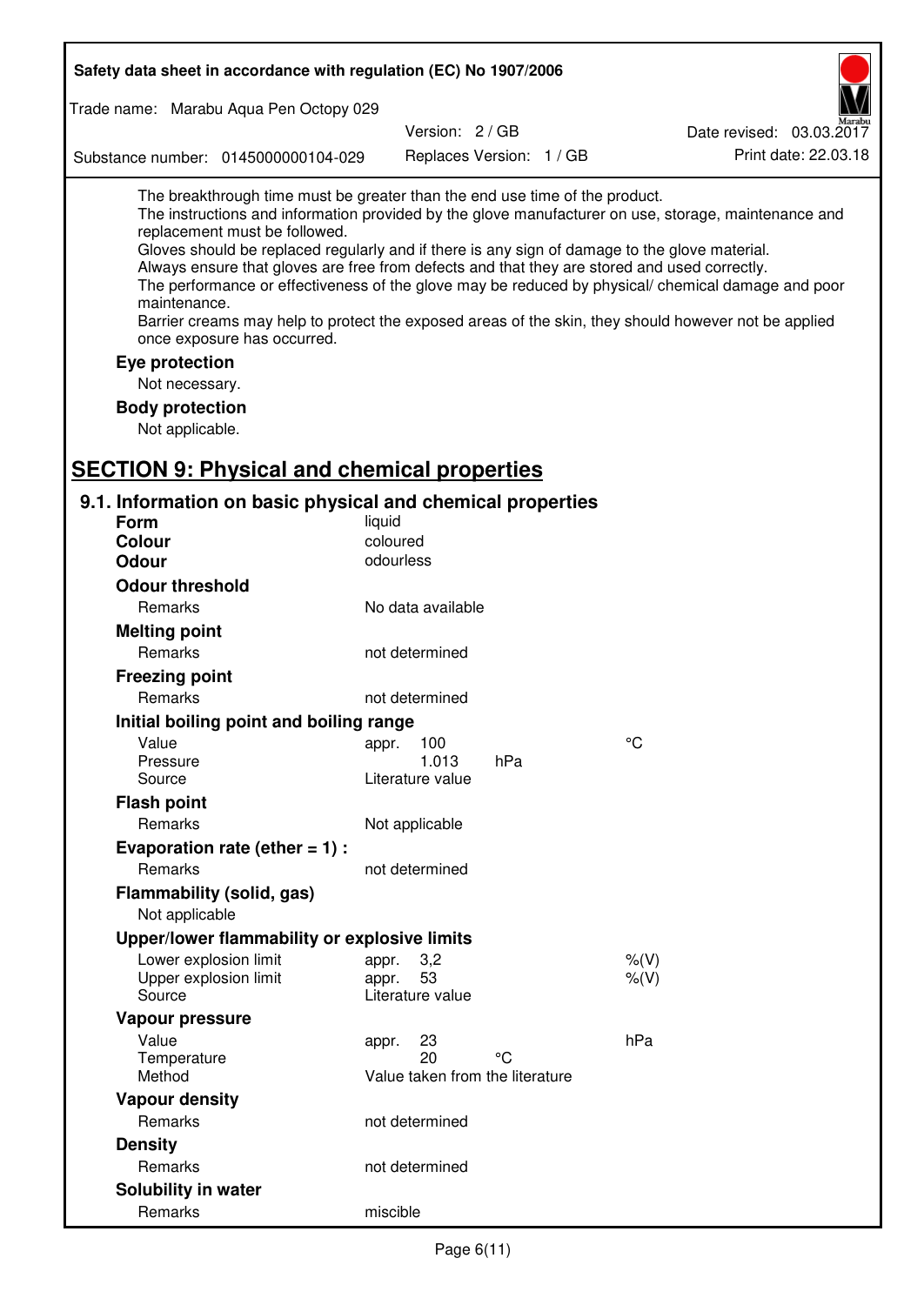| Safety data sheet in accordance with regulation (EC) No 1907/2006                    |                                                                   |    |                                                  |
|--------------------------------------------------------------------------------------|-------------------------------------------------------------------|----|--------------------------------------------------|
| Trade name: Marabu Aqua Pen Octopy 029                                               |                                                                   |    |                                                  |
| Substance number: 0145000000104-029                                                  | Version: 2 / GB<br>Replaces Version: 1 / GB                       |    | Date revised: 03.03.2017<br>Print date: 22.03.18 |
| Ignition temperature                                                                 |                                                                   |    |                                                  |
| Value                                                                                | 410<br>appr.<br>Literature value                                  | °C |                                                  |
| Source<br><b>Viscosity</b>                                                           |                                                                   |    |                                                  |
| Remarks                                                                              |                                                                   |    |                                                  |
| Remarks                                                                              | not determined                                                    |    |                                                  |
| 9.2. Other information<br><b>Other information</b><br>None known                     |                                                                   |    |                                                  |
| <b>SECTION 10: Stability and reactivity</b>                                          |                                                                   |    |                                                  |
| 10.1. Reactivity<br>None                                                             |                                                                   |    |                                                  |
| 10.2. Chemical stability<br>No hazardous reactions known.                            |                                                                   |    |                                                  |
| 10.3. Possibility of hazardous reactions<br>No hazardous reactions known.            |                                                                   |    |                                                  |
| 10.4. Conditions to avoid<br>No hazardous reactions known.                           |                                                                   |    |                                                  |
| 10.5. Incompatible materials<br>None                                                 |                                                                   |    |                                                  |
| 10.6. Hazardous decomposition products<br>No hazardous decomposition products known. |                                                                   |    |                                                  |
| <b>SECTION 11: Toxicological information</b>                                         |                                                                   |    |                                                  |
| 11.1. Information on toxicological effects                                           |                                                                   |    |                                                  |
| <b>Acute oral toxicity</b>                                                           |                                                                   |    |                                                  |
| Remarks                                                                              | Based on available data, the classification criteria are not met. |    |                                                  |
| <b>Acute dermal toxicity</b><br>Remarks                                              |                                                                   |    |                                                  |
| <b>Acute inhalational toxicity</b>                                                   | Based on available data, the classification criteria are not met. |    |                                                  |
| Remarks                                                                              | Based on available data, the classification criteria are not met. |    |                                                  |
| <b>Skin corrosion/irritation</b>                                                     |                                                                   |    |                                                  |
| Remarks                                                                              | Based on available data, the classification criteria are not met. |    |                                                  |
| Serious eye damage/irritation                                                        |                                                                   |    |                                                  |
| Remarks                                                                              | Based on available data, the classification criteria are not met. |    |                                                  |
| <b>Sensitization</b>                                                                 |                                                                   |    |                                                  |
| Remarks                                                                              | Based on available data, the classification criteria are not met. |    |                                                  |
| <b>Mutagenicity</b>                                                                  |                                                                   |    |                                                  |
| Remarks                                                                              | Based on available data, the classification criteria are not met. |    |                                                  |
| <b>Reproductive toxicity</b><br>Remarks                                              | Based on available data, the classification criteria are not met. |    |                                                  |
| Carcinogenicity                                                                      |                                                                   |    |                                                  |
| Remarks                                                                              | Based on available data, the classification criteria are not met. |    |                                                  |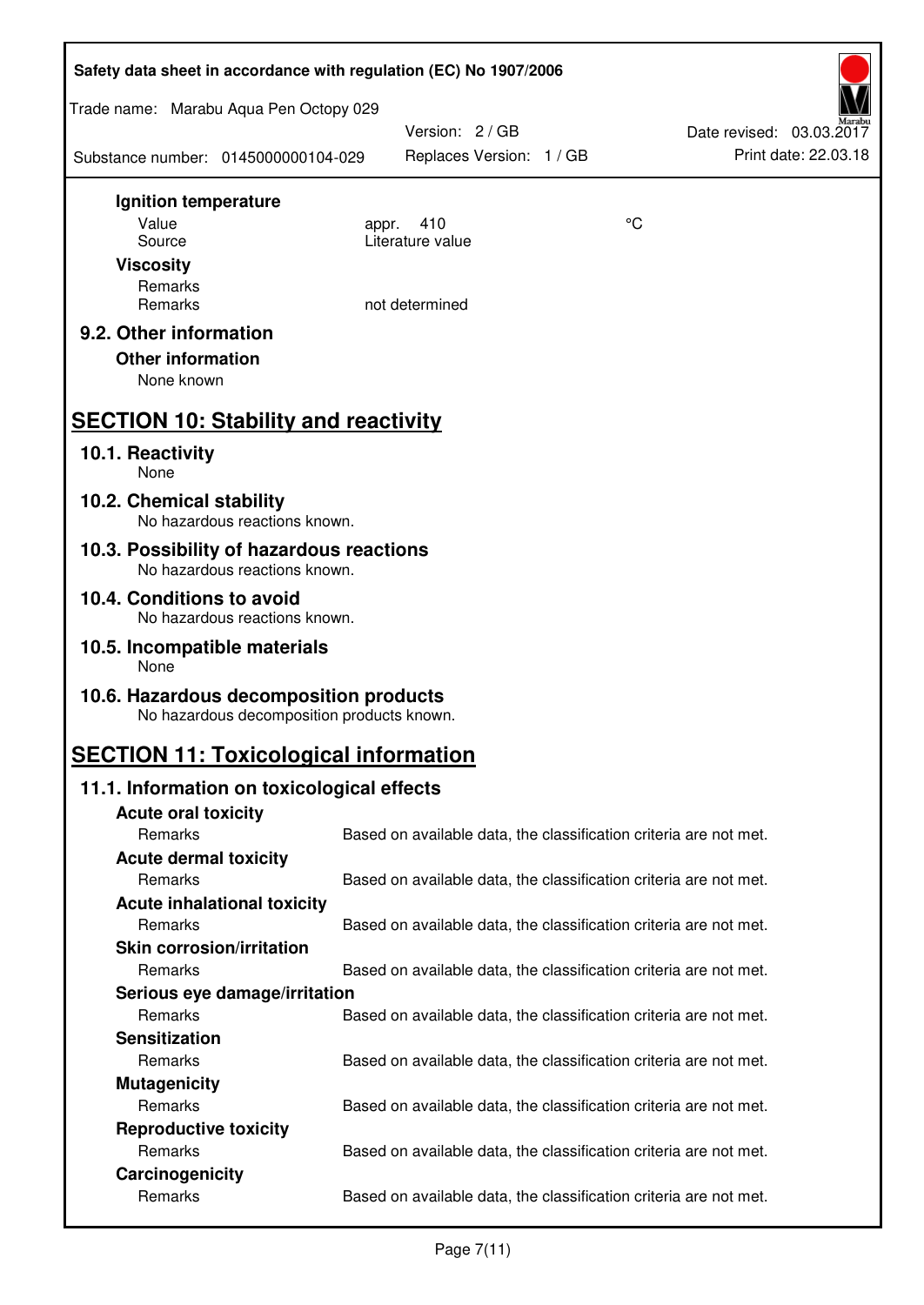#### **Safety data sheet in accordance with regulation (EC) No 1907/2006**

Trade name: Marabu Aqua Pen Octopy 029

Version: 2 / GB

Replaces Version: 1 / GB Print date: 22.03.18 Date revised: 03.03.2017

Substance number: 0145000000104-029

# **Specific Target Organ Toxicity (STOT)**

**Single exposure** 

Based on available data, the classification criteria are not met.

**Repeated exposure** 

Remarks Based on available data, the classification criteria are not met.

#### **Aspiration hazard**

Based on available data, the classification criteria are not met.

#### **Experience in practice**

Provided all the recommended protective and safety precautions are taken, experience shows that no risk to health can be expected.

#### **Other information**

There are no data available on the mixture itself. The mixture has been assessed following the additivity method of the GHS/CLP Regulation (EC) No 1272/2008.

# **SECTION 12: Ecological information**

# **12.1. Toxicity**

#### **General information**

There are no data available on the mixture itself.Do not allow to enter drains or water courses.The mixture has been assessed following the summation method of the CLP Regulation (EC) No 1272/2008 and is not classified as dangerous for the environment.

# **12.2. Persistence and degradability**

#### **General information**

There are no data available on the mixture itself.

#### **12.3. Bioaccumulative potential**

#### **General information**

There are no data available on the mixture itself.

#### **12.4. Mobility in soil**

#### **General information**

There are no data available on the mixture itself.

**12.5. Results of PBT and vPvB assessment** 

#### **General information**

There are no data available on the mixture itself.

#### **12.6. Other adverse effects**

#### **General information**

There are no data available on the mixture itself.

# **SECTION 13: Disposal considerations**

# **13.1. Waste treatment methods**

#### **Disposal recommendations for the product**

The product can be placed with other household refuse. Small residues in containers can be washed-out with water and put into the drainage system.

#### **Disposal recommendations for packaging**

Packaging that cannot be cleaned should be disposed off as product waste. Completely emptied packagings can be given for recycling.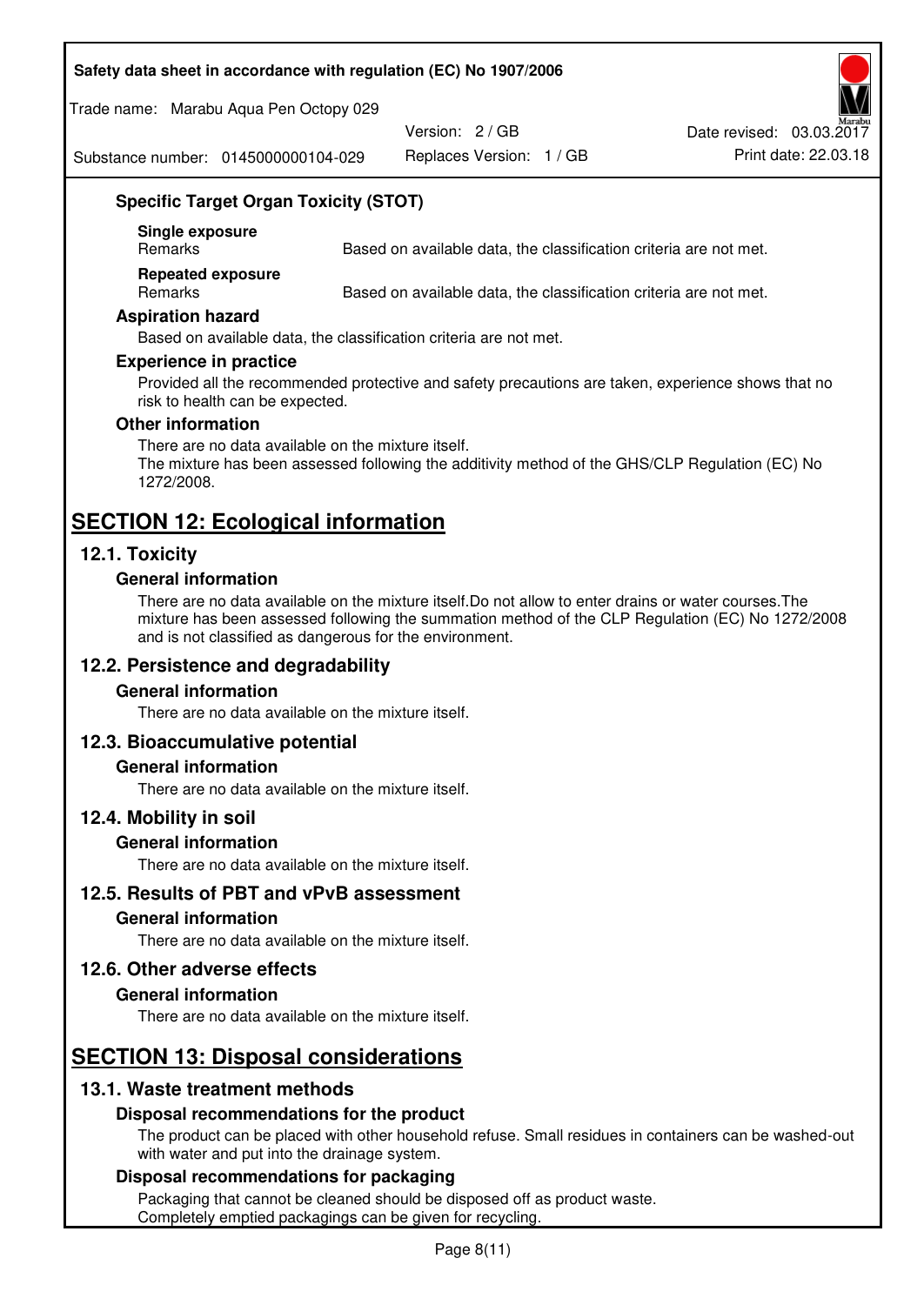| Safety data sheet in accordance with regulation (EC) No 1907/2006                         |                                                                                                       |                          |
|-------------------------------------------------------------------------------------------|-------------------------------------------------------------------------------------------------------|--------------------------|
| Trade name: Marabu Aqua Pen Octopy 029                                                    |                                                                                                       |                          |
|                                                                                           | Version: 2 / GB                                                                                       | Date revised: 03.03.2017 |
| Substance number: 0145000000104-029                                                       | Replaces Version: 1 / GB                                                                              | Print date: 22.03.18     |
|                                                                                           |                                                                                                       |                          |
| <b>SECTION 14: Transport information</b>                                                  |                                                                                                       |                          |
| <b>Land transport ADR/RID</b><br>Non-dangerous goods                                      |                                                                                                       |                          |
| 14.1. UN number<br>$UN -$                                                                 |                                                                                                       |                          |
| 14.2. UN proper shipping name                                                             |                                                                                                       |                          |
| 14.3. Transport hazard class(es)                                                          |                                                                                                       |                          |
| Class                                                                                     |                                                                                                       |                          |
| Label                                                                                     |                                                                                                       |                          |
| 14.4. Packing group<br>Packing group                                                      |                                                                                                       |                          |
| Transport category                                                                        | 0                                                                                                     |                          |
| 14.5. Environmental hazards                                                               |                                                                                                       |                          |
| <b>Marine transport IMDG/GGVSee</b>                                                       |                                                                                                       |                          |
|                                                                                           | The product does not constitute a hazardous substance in sea transport.                               |                          |
| 14.1. UN number                                                                           |                                                                                                       |                          |
| $UN -$                                                                                    |                                                                                                       |                          |
| 14.2. UN proper shipping name                                                             |                                                                                                       |                          |
| 14.3. Transport hazard class(es)                                                          |                                                                                                       |                          |
| Class                                                                                     |                                                                                                       |                          |
| Subsidiary risk                                                                           |                                                                                                       |                          |
| 14.4. Packing group                                                                       |                                                                                                       |                          |
| Packing group<br>14.5. Environmental hazards                                              |                                                                                                       |                          |
| no                                                                                        |                                                                                                       |                          |
| <b>Air transport ICAO/IATA</b>                                                            |                                                                                                       |                          |
|                                                                                           | The product does not constitute a hazardous substance in air transport.                               |                          |
| 14.1. UN number<br>$UN -$                                                                 |                                                                                                       |                          |
| 14.2. UN proper shipping name                                                             |                                                                                                       |                          |
| 14.3. Transport hazard class(es)                                                          |                                                                                                       |                          |
| Class                                                                                     |                                                                                                       |                          |
| Subsidiary risk                                                                           |                                                                                                       |                          |
| 14.4. Packing group                                                                       |                                                                                                       |                          |
| Packing group<br>14.5. Environmental hazards                                              |                                                                                                       |                          |
|                                                                                           |                                                                                                       |                          |
| Information for all modes of transport<br>14.6. Special precautions for user              |                                                                                                       |                          |
| Transport within the user's premises:                                                     |                                                                                                       |                          |
| Always transport in closed containers that are upright and secure.                        |                                                                                                       |                          |
|                                                                                           | Ensure that persons transporting the product know what to do in the event of an accident or spillage. |                          |
| <b>Other information</b>                                                                  |                                                                                                       |                          |
| no                                                                                        | 14.7. Transport in bulk according to Annex II of Marpol and the IBC Code                              |                          |
|                                                                                           |                                                                                                       |                          |
| <b>SECTION 15: Regulatory information ***</b>                                             |                                                                                                       |                          |
| 15.1. Safety, health and environmental regulations/legislation specific for the substance |                                                                                                       |                          |

Ī

٦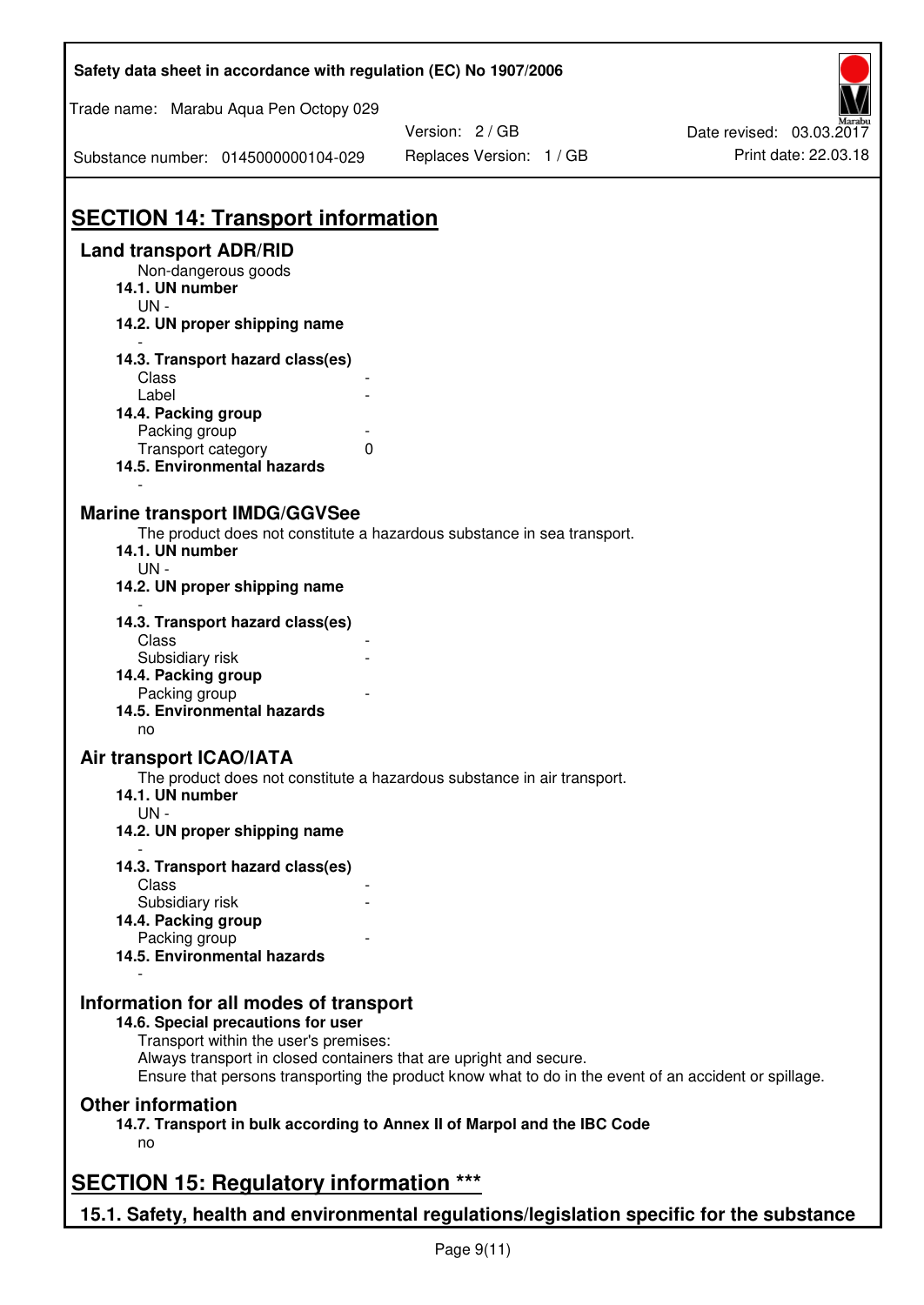|                              | Safety data sheet in accordance with regulation (EC) No 1907/2006                                                                                                                                                                                                                                                                                                                                                                                                 |                                                       |      |                                                                                                                                                                                                                                                                                                                                                                                                                  |
|------------------------------|-------------------------------------------------------------------------------------------------------------------------------------------------------------------------------------------------------------------------------------------------------------------------------------------------------------------------------------------------------------------------------------------------------------------------------------------------------------------|-------------------------------------------------------|------|------------------------------------------------------------------------------------------------------------------------------------------------------------------------------------------------------------------------------------------------------------------------------------------------------------------------------------------------------------------------------------------------------------------|
|                              | Trade name: Marabu Aqua Pen Octopy 029                                                                                                                                                                                                                                                                                                                                                                                                                            | Version: 2/GB                                         |      | Date revised: 03.03.2017                                                                                                                                                                                                                                                                                                                                                                                         |
|                              | Substance number: 0145000000104-029                                                                                                                                                                                                                                                                                                                                                                                                                               | Replaces Version: 1 / GB                              |      | Print date: 22.03.18                                                                                                                                                                                                                                                                                                                                                                                             |
| or mixture                   |                                                                                                                                                                                                                                                                                                                                                                                                                                                                   |                                                       |      |                                                                                                                                                                                                                                                                                                                                                                                                                  |
| <b>VOC ***</b>               |                                                                                                                                                                                                                                                                                                                                                                                                                                                                   |                                                       |      |                                                                                                                                                                                                                                                                                                                                                                                                                  |
| VOC (EU)                     |                                                                                                                                                                                                                                                                                                                                                                                                                                                                   | $\mathbf 0$                                           | $\%$ |                                                                                                                                                                                                                                                                                                                                                                                                                  |
| <b>Other information</b>     |                                                                                                                                                                                                                                                                                                                                                                                                                                                                   |                                                       |      |                                                                                                                                                                                                                                                                                                                                                                                                                  |
|                              | All components are contained in the TSCA inventory or exempted.<br>All components are contained in the AICS inventory.<br>All components are contained in the PICCS inventory.<br>All components are contained in the DSL inventory.<br>All components are contained in the IECSC inventory.<br>All components are contained in the NZIOC inventory.<br>All components are contained in the ENCS inventory.<br>All components are contained in the ECL inventory. |                                                       |      |                                                                                                                                                                                                                                                                                                                                                                                                                  |
|                              | 15.2. Chemical safety assessment<br>For this preparation a chemical safety assessment has not been carried out.                                                                                                                                                                                                                                                                                                                                                   |                                                       |      |                                                                                                                                                                                                                                                                                                                                                                                                                  |
|                              | <b>SECTION 16: Other information</b>                                                                                                                                                                                                                                                                                                                                                                                                                              |                                                       |      |                                                                                                                                                                                                                                                                                                                                                                                                                  |
|                              | Hazard statements listed in Chapter 3                                                                                                                                                                                                                                                                                                                                                                                                                             |                                                       |      |                                                                                                                                                                                                                                                                                                                                                                                                                  |
| H301                         |                                                                                                                                                                                                                                                                                                                                                                                                                                                                   | Toxic if swallowed.                                   |      |                                                                                                                                                                                                                                                                                                                                                                                                                  |
| H302                         |                                                                                                                                                                                                                                                                                                                                                                                                                                                                   | Harmful if swallowed.                                 |      |                                                                                                                                                                                                                                                                                                                                                                                                                  |
| H311                         |                                                                                                                                                                                                                                                                                                                                                                                                                                                                   | Toxic in contact with skin.                           |      |                                                                                                                                                                                                                                                                                                                                                                                                                  |
| H312                         |                                                                                                                                                                                                                                                                                                                                                                                                                                                                   | Harmful in contact with skin.                         |      |                                                                                                                                                                                                                                                                                                                                                                                                                  |
| H314                         |                                                                                                                                                                                                                                                                                                                                                                                                                                                                   | Causes severe skin burns and eye damage.              |      |                                                                                                                                                                                                                                                                                                                                                                                                                  |
| H315                         |                                                                                                                                                                                                                                                                                                                                                                                                                                                                   | Causes skin irritation.                               |      |                                                                                                                                                                                                                                                                                                                                                                                                                  |
| H317                         |                                                                                                                                                                                                                                                                                                                                                                                                                                                                   | May cause an allergic skin reaction.                  |      |                                                                                                                                                                                                                                                                                                                                                                                                                  |
| H318                         |                                                                                                                                                                                                                                                                                                                                                                                                                                                                   | Causes serious eye damage.                            |      |                                                                                                                                                                                                                                                                                                                                                                                                                  |
| H331                         |                                                                                                                                                                                                                                                                                                                                                                                                                                                                   | Toxic if inhaled.                                     |      |                                                                                                                                                                                                                                                                                                                                                                                                                  |
| H335<br>H373                 |                                                                                                                                                                                                                                                                                                                                                                                                                                                                   | May cause respiratory irritation.                     |      |                                                                                                                                                                                                                                                                                                                                                                                                                  |
| H400                         |                                                                                                                                                                                                                                                                                                                                                                                                                                                                   | Very toxic to aquatic life.                           |      | May cause damage to organs through prolonged or repeated exposure:                                                                                                                                                                                                                                                                                                                                               |
| H410                         |                                                                                                                                                                                                                                                                                                                                                                                                                                                                   | Very toxic to aquatic life with long lasting effects. |      |                                                                                                                                                                                                                                                                                                                                                                                                                  |
|                              |                                                                                                                                                                                                                                                                                                                                                                                                                                                                   |                                                       |      |                                                                                                                                                                                                                                                                                                                                                                                                                  |
|                              | <b>CLP categories listed in Chapter 3</b>                                                                                                                                                                                                                                                                                                                                                                                                                         |                                                       |      |                                                                                                                                                                                                                                                                                                                                                                                                                  |
| Acute Tox. 3<br>Acute Tox. 4 |                                                                                                                                                                                                                                                                                                                                                                                                                                                                   | Acute toxicity, Category 3                            |      |                                                                                                                                                                                                                                                                                                                                                                                                                  |
| Aquatic Acute 1              |                                                                                                                                                                                                                                                                                                                                                                                                                                                                   | Acute toxicity, Category 4                            |      | Hazardous to the aquatic environment, acute, Category 1                                                                                                                                                                                                                                                                                                                                                          |
| Aquatic Chronic 1            |                                                                                                                                                                                                                                                                                                                                                                                                                                                                   |                                                       |      | Hazardous to the aquatic environment, chronic, Category 1                                                                                                                                                                                                                                                                                                                                                        |
| Eye Dam. 1                   |                                                                                                                                                                                                                                                                                                                                                                                                                                                                   | Serious eye damage, Category 1                        |      |                                                                                                                                                                                                                                                                                                                                                                                                                  |
| Skin Corr. 1B                |                                                                                                                                                                                                                                                                                                                                                                                                                                                                   | Skin corrosion, Category 1B                           |      |                                                                                                                                                                                                                                                                                                                                                                                                                  |
| Skin Irrit. 2                |                                                                                                                                                                                                                                                                                                                                                                                                                                                                   | Skin irritation, Category 2                           |      |                                                                                                                                                                                                                                                                                                                                                                                                                  |
| Skin Sens. 1                 |                                                                                                                                                                                                                                                                                                                                                                                                                                                                   | Skin sensitization, Category 1                        |      |                                                                                                                                                                                                                                                                                                                                                                                                                  |
| STOT RE 2                    |                                                                                                                                                                                                                                                                                                                                                                                                                                                                   |                                                       |      | Specific target organ toxicity - repeated exposure, Category 2                                                                                                                                                                                                                                                                                                                                                   |
| STOT SE3                     |                                                                                                                                                                                                                                                                                                                                                                                                                                                                   |                                                       |      | Specific target organ toxicity - single exposure, Category 3                                                                                                                                                                                                                                                                                                                                                     |
|                              | <b>Supplemental information</b>                                                                                                                                                                                                                                                                                                                                                                                                                                   |                                                       |      |                                                                                                                                                                                                                                                                                                                                                                                                                  |
|                              |                                                                                                                                                                                                                                                                                                                                                                                                                                                                   |                                                       |      | Relevant changes compared with the previous version of the safety data sheet are marked with: ***<br>This information is based on our present state of knowledge. However, it should not constitute a<br>guarantee for any specific product properties and shall not establish a legally valid relationship.<br>The information in this Safety Data Sheet is based on the present state of knowledge and current |
| legislation.                 | construed as any guarantee of technical performance or suitability for particular applications.                                                                                                                                                                                                                                                                                                                                                                   |                                                       |      | It provides guidance on health, safety and environmental aspects of the product and should not be<br>The product should not be used for purposes other than those shown in Section 1 without first referring                                                                                                                                                                                                     |
|                              | to the supplier and obtaining written handling instructions.                                                                                                                                                                                                                                                                                                                                                                                                      |                                                       |      | As the specific conditions of use of the product are outside the supplier's control, the user is responsible                                                                                                                                                                                                                                                                                                     |
|                              | for ensuring that the requirements of relevant legislation are complied with.                                                                                                                                                                                                                                                                                                                                                                                     |                                                       |      | The information contained in this safety data sheet does not constitute the user's own assessment of                                                                                                                                                                                                                                                                                                             |